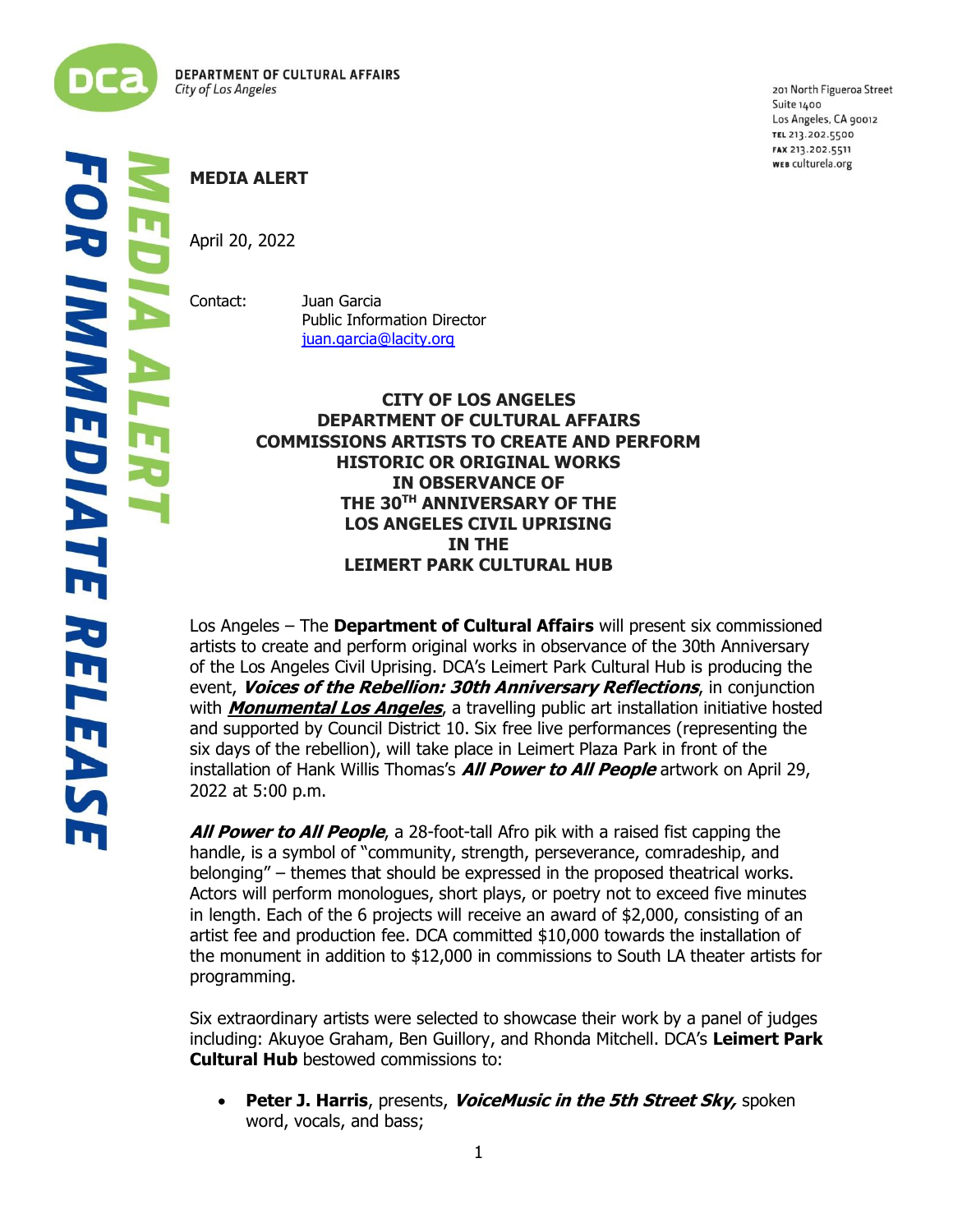- **Gary Jones**, presents **Blackstreet USA Puppet Theatre**, project on the effects of the 1992 civil unrest;
- **Clayton Lawrence**, presents **Snooze,** an original poem highlighting the uprising experience;
- **Penelope Lowder**, presents a short 3-person play, **She Shot Me**;
- **LaRita Shelby**, presents a short 3-person play, **Out There**;

and

• **Conney D. Williams**, presents a poem **orange juice and other crazy \*\*\*\* that happens to black people**;

This outdoor program will also feature singer/songwriter **Radha Botofasina.**

DCA is collaborating with community partner, **Faith and Community Empowerment (FACE)**, that launched its **SAIGU** initiative commemorating the anniversary of the civil uprising. "SAIGU" stands for "Serve, Advocate, Inspire, Give, Unite - Nurturing Black and Asian Solidarity" and "429" representing the effects of the Los Angeles civil uprising that began on April 29, 1992. For more information, please visit: **[www.facela.org](http://www.facela.org/)**.

"The City of Los Angeles Department of Cultural Affairs (DCA) is honored to partner with FACE on the SAIGU 30 Campaign. DCA's Voices of the Rebellion: 30th Anniversary Reflections of the LA Civil Uprising supports our City's efforts to unite our communities and bring about healing and wholeness. Through theatrical expression, *Voices* will help transform memories, pain, and trauma into opportunities for building community, strength, perseverance, comradeship, and belonging," said **Daniel Tarica**, **DCA Interim General Manager**.

"FACE is pleased to support the Voices of the Rebellion event. Our SAIGU 30 Campaign encourages the community's efforts to lift the voices and experiences presented as we reflect on events that culminated during that time," said **Hyepin Im**, **FACE Founder, President, and Chief Executive Officer**.

## **ABOUT THE MONUMENTAL TOUR**

The **Monumental Tour** is a public art exhibition traveling across the domestic United States featuring a rotating cast of American contemporary artists honoring aspects of the African American experience. **Monumental** has been touring since 2018. The national civic deployment of these major works uses the following criteria: works were offered to BIPOC institutions first and ideally; were placed in proximity to, or directly in, African American communities; and aligned with institutions, organizations, and cultural change makers whose focus was aligned, intentional, and rooted in the uplifting and advancement of the community.

In Los Angeles, **Monumental Los Angeles** will be on view through May, 2022, and will feature acclaimed American artists: **Arthur Jafa**, **Coby Kennedy**, **Christopher Myers**, and **Hank Willis Thomas**. Collectively, the works engage with one another in a curated discourse and honor and examine aspects of the